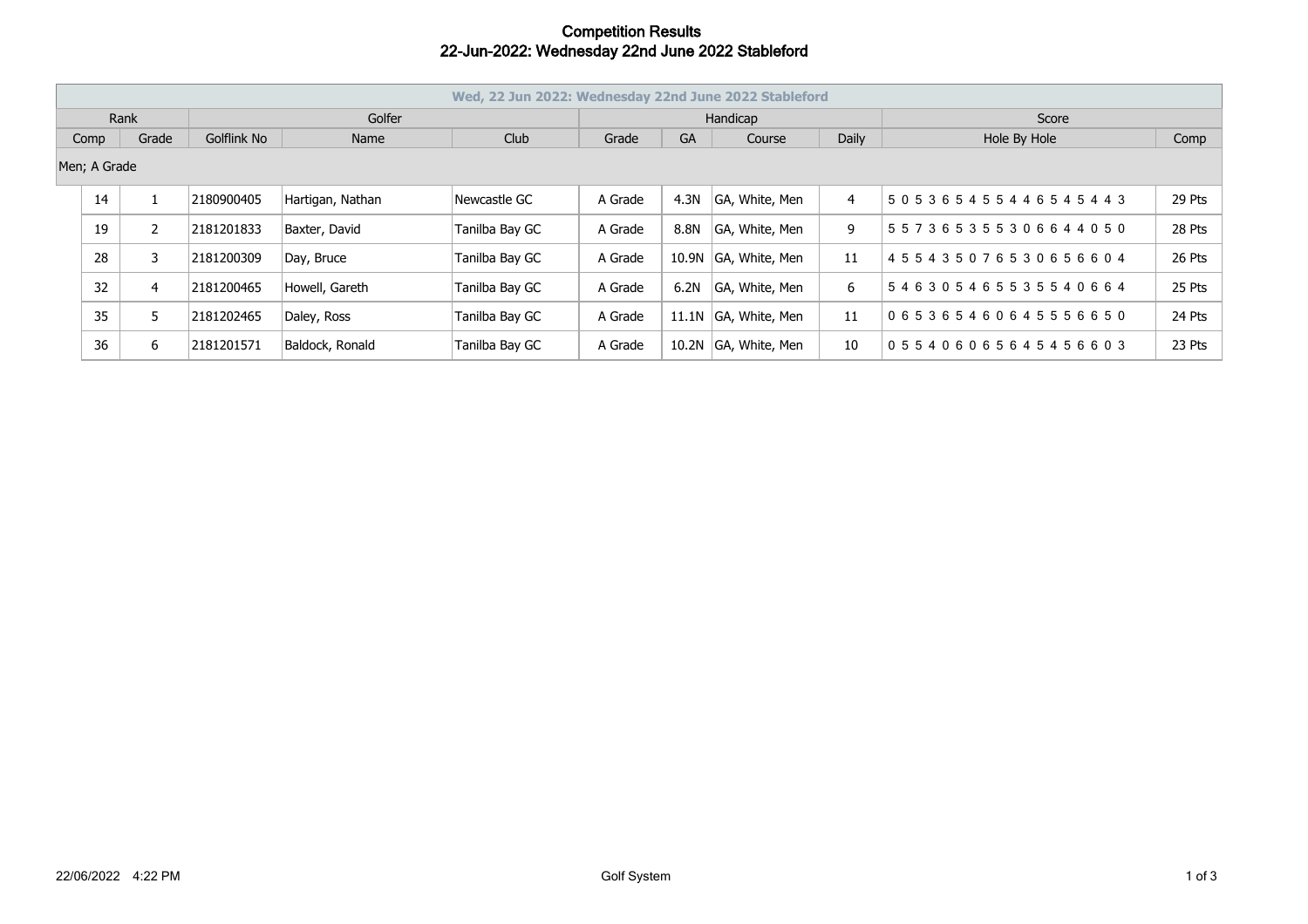## **Competition Results 22-Jun-2022: Wednesday 22nd June 2022 Stableford**

| Rank           |                | Golfer      |                    |                | Handicap       |    |                      |       | Score                               |        |
|----------------|----------------|-------------|--------------------|----------------|----------------|----|----------------------|-------|-------------------------------------|--------|
| Comp           | Grade          | Golflink No | Name               | Club           | Grade          | GA | Course               | Daily | Hole By Hole                        | Comp   |
| Men; B Grade   |                |             |                    |                |                |    |                      |       |                                     |        |
| $\mathbf{1}$   | $\mathbf{1}$   | 2181203513  | Williams, Michael  | Tanilba Bay GC | <b>B</b> Grade |    | 18.5N GA, White, Men | 19    | 455355465546030563                  | 39 Pts |
| $\overline{2}$ | 2              | 2181200609  | Bloxham, Anthony   | Tanilba Bay GC | <b>B</b> Grade |    | 26.0N GA, White, Men | 27    | 4 0 5 4 5 6 5 6 7 4 4 6 5 5 3 6 0 0 | 38 Pts |
| 3              | 3              | 2181201205  | Chisholm, Stephen  | Tanilba Bay GC | <b>B</b> Grade |    | 27.5N GA, White, Men | 29    | 4 6 8 4 6 5 4 7 5 6 3 6 7 5 0 6 7 5 | 35 Pts |
| 4              | $\overline{4}$ | 2181201134  | Osborne, William   | Tanilba Bay GC | <b>B</b> Grade |    | 21.0N GA, White, Men | 22    | 567366465555046573                  | 34 Pts |
| 5              | 5              | 2181200211  | Brown, Richard     | Tanilba Bay GC | <b>B</b> Grade |    | 20.5N GA, White, Men | 21    | 5 5 6 4 5 6 4 6 5 5 4 6 7 5 6 5 6 5 | 34 Pts |
| 6              | 6              | 2181200310  | Chapman, Gary      | Tanilba Bay GC | <b>B</b> Grade |    | 19.8N GA, White, Men | 21    | 5 5 6 5 5 6 4 7 6 6 4 6 5 5 0 5 5 4 | 33 Pts |
| $\overline{7}$ | $\overline{7}$ | 2181202626  | Bignell, Maxwell   | Tanilba Bay GC | <b>B</b> Grade |    | 21.1N GA, White, Men | 22    | 4 5 6 4 5 5 4 7 6 6 5 6 7 5 6 5 6 5 | 33 Pts |
| 8              | 8              | 2181203365  | Swann, Neil        | Tanilba Bay GC | <b>B</b> Grade |    | 15.3N GA, White, Men | 16    | 5 5 6 3 4 4 4 5 6 5 3 0 5 5 0 5 6 5 | 33 Pts |
| 9              | 9              | 2181203389  | Hartigan, Mervyn   | Tanilba Bay GC | <b>B</b> Grade |    | 26.9N GA, White, Men | 28    | 547406006556505503                  | 32 Pts |
| 10             | 10             | 2181201366  | Broadfoot, Allan   | Tanilba Bay GC | <b>B</b> Grade |    | 16.5N GA, White, Men | 17    | 4 6 7 2 6 6 4 6 5 6 4 5 5 6 5 5 0 3 | 32 Pts |
| 11             | 11             | 2181203213  | Hartigan, Stephen  | Tanilba Bay GC | <b>B</b> Grade |    | 20.9N GA, White, Men | 22    | 666466506630546654                  | 30 Pts |
| 12             | 12             | 2181203013  | Cottrell, Brian    | Tanilba Bay GC | <b>B</b> Grade |    | 21.0N GA, White, Men | 22    | 5 6 0 5 6 5 3 6 5 5 4 0 6 4 0 5 7 5 | 30 Pts |
| 13             | 13             | 2181202596  | Clayton, John      | Tanilba Bay GC | <b>B</b> Grade |    | 15.2N GA, White, Men | 16    | 5 0 6 4 5 5 4 4 5 5 0 0 6 4 5 4 0 4 | 30 Pts |
| 15             | 14             | 2181200200  | Van Waard, Richard | Tanilba Bay GC | <b>B</b> Grade |    | 27.5N GA, White, Men | 29    | 4 6 7 4 7 6 5 8 5 6 4 7 0 6 7 7 7 4 | 29 Pts |
| 16             | 15             | 2181201812  | Bevz, Oscar        | Tanilba Bay GC | <b>B</b> Grade |    | 14.4N GA, White, Men | 15    | 4 6 0 4 5 5 5 6 6 6 3 0 4 4 6 6 5 4 | 28 Pts |
| 17             | 16             | 2181200403  | Hamson, Leslie     | Tanilba Bay GC | <b>B</b> Grade |    | 22.0N GA, White, Men | 23    | 050375066546665604                  | 28 Pts |
| 18             | 17             | 2181200223  | Burkett, Andrew    | Tanilba Bay GC | <b>B</b> Grade |    | 24.4N GA, White, Men | 26    | 057066467746605054                  | 28 Pts |
| 20             | 18             | 2181201607  | Deegan, Anthony    | Tanilba Bay GC | <b>B</b> Grade |    | 24.0N GA, White, Men | 25    | 6 6 6 0 0 5 3 6 5 4 0 7 7 5 0 7 6 5 | 28 Pts |
| 21             | 19             | 2181200717  | Richards, Philip   | Tanilba Bay GC | <b>B</b> Grade |    | 16.3N GA, White, Men | 17    | 640505465505605564                  | 27 Pts |
| 22             | 20             | 2181202361  | McMaster, William  | Tanilba Bay GC | <b>B</b> Grade |    | 29.2N GA, White, Men | 31    | 6 7 6 0 6 0 4 7 6 5 5 8 7 5 7 0 7 4 | 27 Pts |
| 23             | 21             | 2181200682  | Hickson, Danny     | Tanilba Bay GC | <b>B</b> Grade |    | 30.5N GA, White, Men | 32    | 508466470630075605                  | 27 Pts |
| 24             | 22             | 2181200505  | Kalie, Ross        | Tanilba Bay GC | <b>B</b> Grade |    | 22.4N GA, White, Men | 23    | 6 0 6 4 5 6 5 5 0 5 3 0 6 4 0 0 7 4 | 27 Pts |
| 25             | 23             | 2181202494  | Nicoll, Anthony    | Tanilba Bay GC | <b>B</b> Grade |    | 16.5N GA, White, Men | 17    | 600404475605556555                  | 26 Pts |
| 26             | 24             | 2181200537  | Watson, Paul       | Tanilba Bay GC | <b>B</b> Grade |    | 31.8N GA, White, Men | 34    | 070476064730756500                  | 26 Pts |